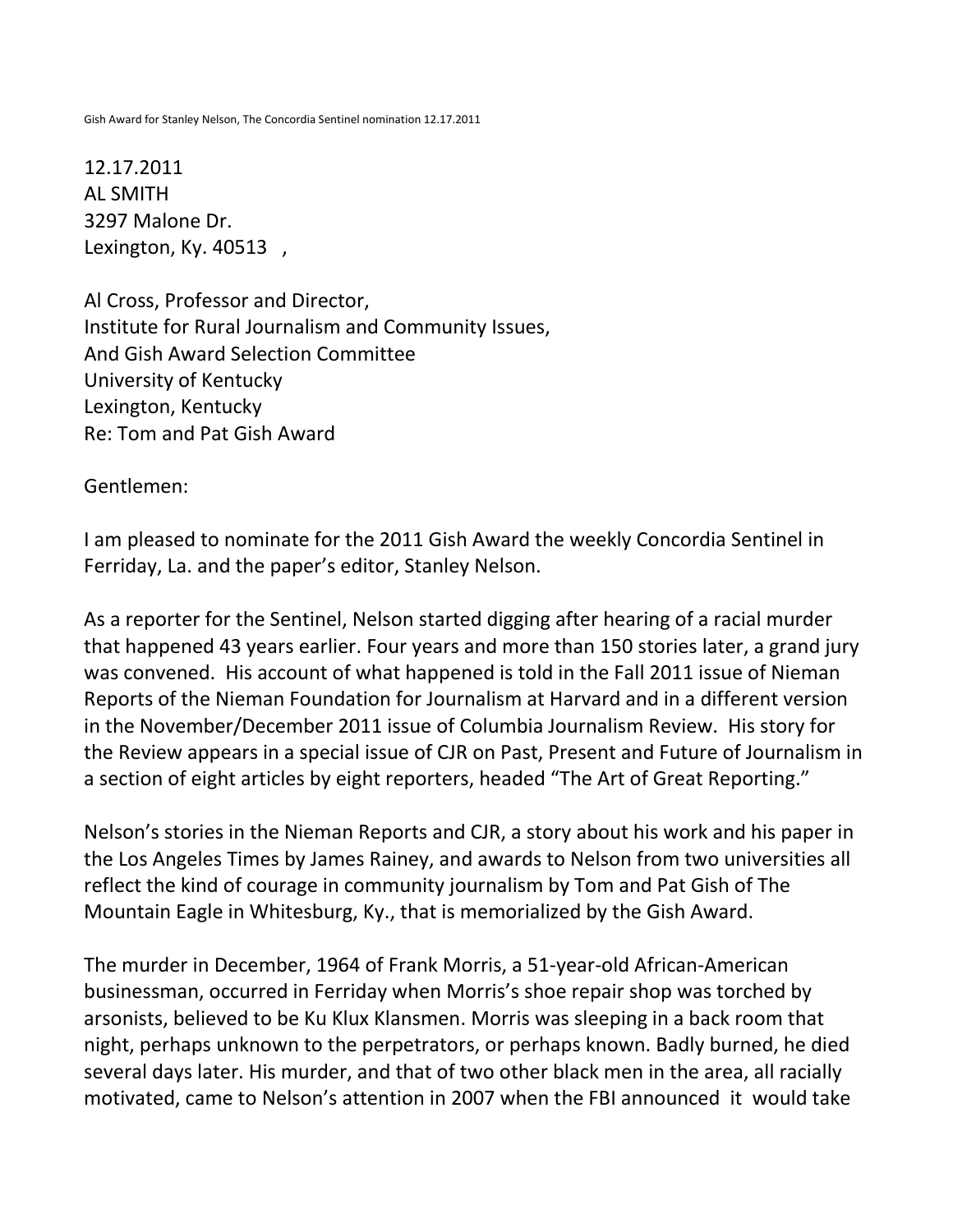another look at more than 100 unsolved civil rights era murders, including that of Morris.

Nelson is a member of the Civil Rights Cold Case Project, a collaborative effort supported by universities and media groups across the country. Morris Dees's famed Southern Poverty Law Center at Montgomery, Ala., helped Nelson, but the case for giving him and his paper the Gish Award is (a) how his work on the Morris case bore results; (b) how he was inspired by the owners of the paper, a family named Hanna, one of whom, Sam Hanna, as editor, taught Nelson that when something goes wrong in a community, a journalist's job, even on a small weekly, is to ask why, and then keep digging for answers (cited by Nelson in CJR, Nov./Dec., 2011), and (c) how the paper's owners and their editor were undeterred by threats of bodily harm and loss of business as they pursued the story (see below).

In January, 2011, Stanley Nelson named a living suspect in the 1964 Klan murder of Frank Morris which has led to a Grand Jury investigation. This is after plowing through thousands of documents, interviewing scores of people, and writing more than 150 stories about murders that are more than four decades old.

Last May, he was a finalist for the Pulitzer Prize in local reporting. He works in a threeperson newsroom. He is one of the three and, like many rural editors, has sold ads, delivered his papers — whatever it takes. This year he has received reporting awards from the University of Oregon and Louisiana State University. I strongly urge that the IRJCI give him another.

As state editor of the Times-Picayune some 14 years before the Morris murder, I handled news from Ferriday, across the river from "Natchez under the bluffs," a region known on both sides of the Mississippi River for a tradition of violence, prostitution, gambling, and corrupt cops and judges. Nearly 50 years later, I still shudder at the memory of what it was like to be a threatened black person there, or a reporter who took risks for a story.

I offer this nomination with a profound respect for all in journalism, law enforcement, political office and civic activism who have changed the culture and improved the administration of justice in Ferriday and Concordia Parish.

 Sincerely, AL SMITH